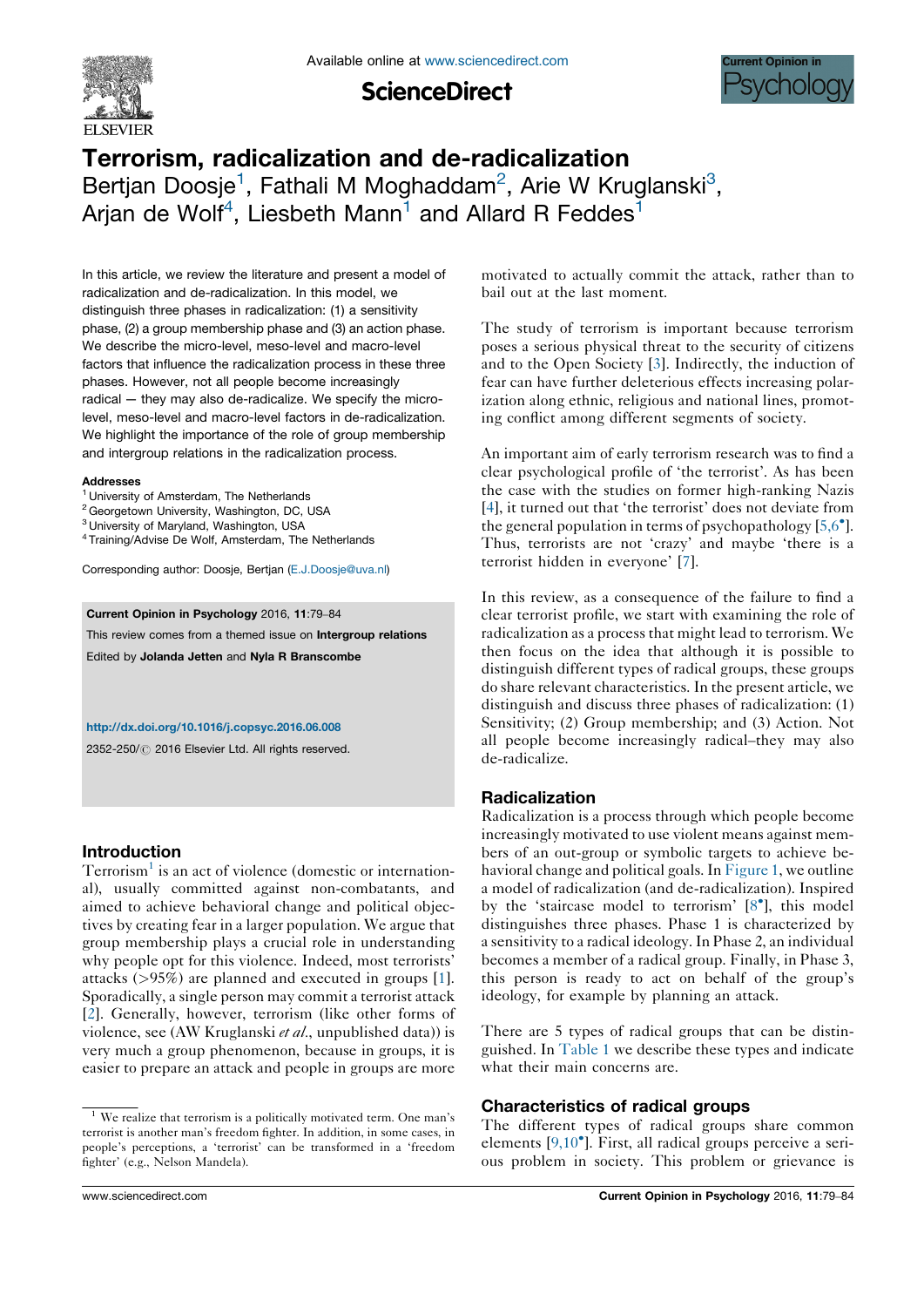



The (de)radicalization process and its determinants. From Doosje, De Wolf, Mann and Feddes [18].

different for each radical group — see Table 1 for examples.

Second, radical groups are strongly dissatisfied with the manner in which the current institutions (particularly police/politicians) deal with their problem. They may argue that the institutions do not pay enough attention to their grievance, or they may think that the institutions do not do enough to handle their grievance  $[8^{\bullet}]$ . This creates a low institutional trust and a perception that authorities are not legitimate  $[11^{\bullet}]$ .

An important third characteristic of radical groups is that they consider their own group's norms and values as

superior to those of other groups. This creates a strong us versus them distinction, which might form the foundation of the use of violence [12].

The fourth characteristic of radical groups is particularly important: most such groups embrace an ideology that legitimizes violence to address their concerns, and this violence is often directed at an out-group viewed as the culprit responsible for creating the grievance. Thisis most clearly articulated in the application of social identity theory to radicalization [13], in which identification with the in-group combined with dis-identification with the out-group are related to the use of violence against outgroup members.

| Table 1 |
|---------|
|---------|

| Type                                  | Main concern                                                                                                                             | Examples                                                                                                                                                           |
|---------------------------------------|------------------------------------------------------------------------------------------------------------------------------------------|--------------------------------------------------------------------------------------------------------------------------------------------------------------------|
| 1. Nationalistic or Separatist Groups | Secure a territory for the own group                                                                                                     | ETA (Spain), IRA (Ireland), Palestine/Israel,<br>PKK (Turkey), Tamil Tigers (Sri Lanka), ISIS<br>(Syria & Irag)                                                    |
| 2. Extreme Right-Wing Groups          | To safe-quard the high status position of the<br>'white race' that is perceived to be threatened<br>by immigrants                        | Klu Klux Klan (U.S.), Pegida (Germany)                                                                                                                             |
| 3. Extreme Left-Wing Groups           | Achieve a just distribution of wealth and<br>perceive capitalism as the main source of evil                                              | FARC (Colombia), Baader-Meinhof Group/'Red<br>Army Fraction' (Germany), the Red Brigade<br>(Italy), the Revolutionary People's Liberation<br>Party-Front' (Turkey) |
| 4. Single Issue Groups                | Their main concern focuses on one particular<br>topic (not an extensive ideology), such as the<br>environment, animal rights or abortion | 'Earth Liberation Front' (U.K.), 'Animal<br>Liberation Front' (several countries), 'Army of<br>God' (Anti-Abortion, U.S.)                                          |
| 5. Religiously motivated Groups       | They adhere to a very strict interpretation of<br>their religion to justify violence against 'infidels'                                  | ISIS (Syria/& Iraq), Al Qaida (several countries),<br>'Army of God' (U.S.)                                                                                         |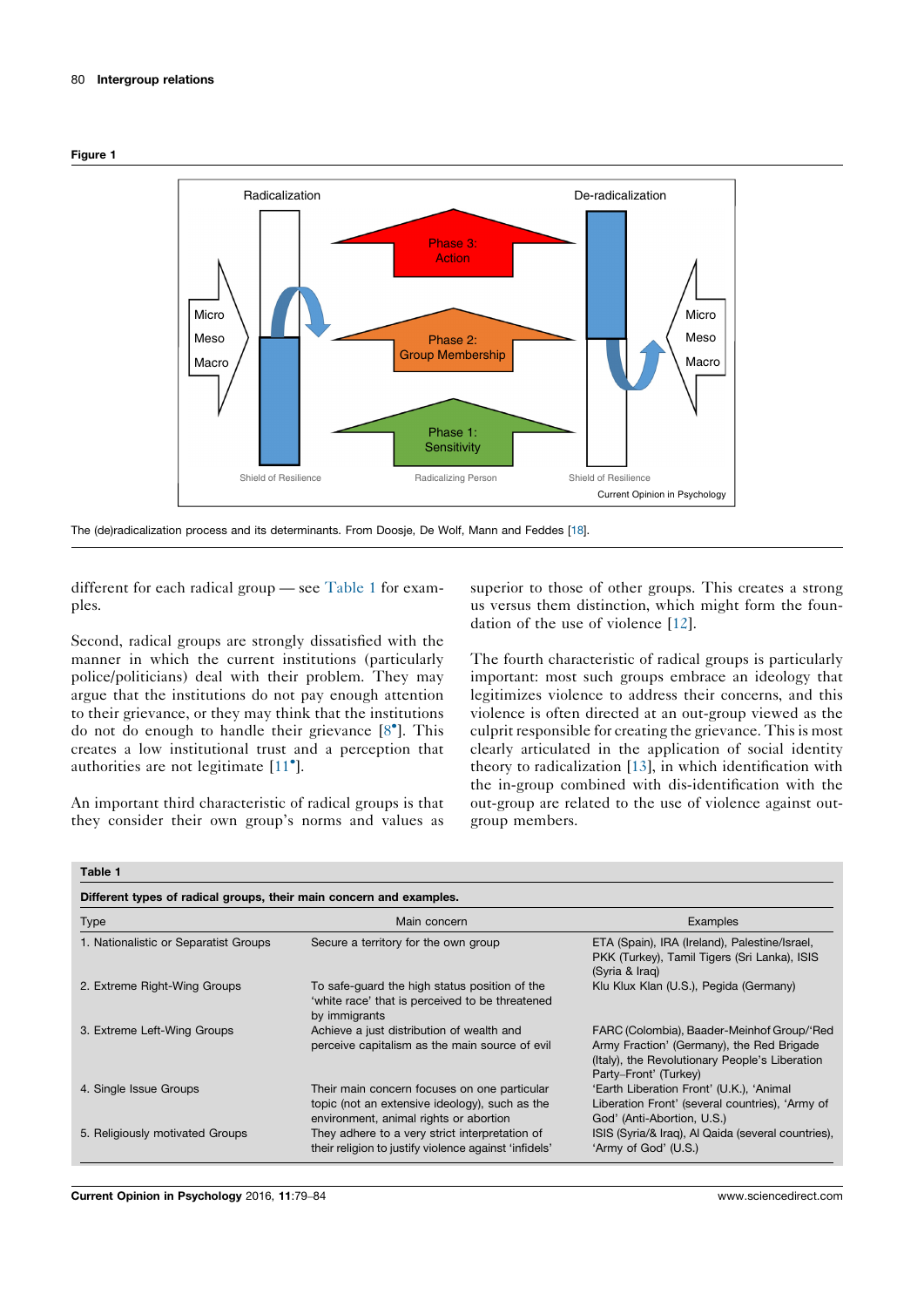Relatedly, the fifth characteristic of radical groups is the strong belief in the efficacy of the use of violence. Consequently, radical groups are often inclined to approve of the violence committed by their members as the most effective means to achieve their ideological ends.

### A model of radicalization and deradicalization

Most terrorists are not mentally ill. Rather, terrorism is a result of a radicalization process in steps that can happen to 'normal' people  $[8^{\bullet}, 14]$  (see Figure 1). The radicalizing person forms the central element in our model. As indicated earlier, this person follows three phases during the radicalization process: (1) sensitivity phase, (2) the group membership phase and (3) the action phase. Whether or not this person will follow all the phases depends on factors at three levels (AR Feddes et al., unpublished data): micro (individual), meso (group) and macro (societal) level. At all three levels, however, this person may be protected against radical influences by a shield of resilience [15]. Half way the group membership phase, the shield of resilience turns around. The radical group is making the person resilient against de-radicalization influences from outside the group [16].

### Phase 1 of radicalization: sensitivity

At the first level, the *micro* level, factors within the person that may influence this process. In the sensitivity phase, an important driving factor at the micro level concerns the quest for significance [17<sup>°</sup>,18]. Feelings of insignificance can be caused by a loss of status, a strong sense of humiliation, or poor career prospects (personal failure, criminal activities, and drug abuse). Radical groups such as ISIS are well-equipped to foster or restore feelings of significance by providing recruits with a sense of belonging, respect, heroism, status and the notion to fight for a holy cause.

A second important driving factor at the micro level is personal uncertainty. When people feel uncertain, they become motivated to identify strongly with a group that reduces their uncertainty by providing them with clear norms and values [19]. Radical groups are particularly able to do this, as they have a clear profile, offer a solid structure and a black-and-white world view. Thus, orthodox groups, such as Jihadi groups, with well-developed behavioral rules can be attractive for people who experience personal uncertainty.

At the meso level, the radicalization process is likely to depend on the social environment (friends, family, and other groups). An important driving factor at this meso level is *fraternal relative deprivation*, the feeling of injustice that people experience when they identify with their group and perceive that their group has been treated worse than another group [20]. For example, Muslims in Europe experience this in terms of housing, education opportunities, work and income [21–23]. In addition, they experience discrimination and the use of double standards from the media  $[24^{\circ}]$ . Similarly, right wing groups experience that native citizens are being treated worse than immigrants [12].

Another important factor at this meso level concerns friendship and family. People are social beings and this makes them vulnerable to social influence from people close to them and with whom they have frequent contact. This is true for Jihadi warriors as well [25]. Extremist groups supply individuals with a strong sense of in-group belongingness, which is a basic human need [26], and a clear image of an evil out-group, creating a strong intergroup dynamic [27].

Finally, at the macro level, the process of radicalization is partly influenced by the larger societal factors [3]. For example, accelerating globalization and the world-wide threat due to the political, economic and cultural dominance of the West forms an important driving factor for radical Muslims. They experience the Western life style as a cultural threat to the pure Islam and the wars by the West pose a threat to the larger Muslim community ('Ummah'; [28,29]). In this sense, globalization 'spurs terrorism' [30,31].

# Phase 2 of radicalization: group membership

In the second phase, the individual with a 'cognitive opening' joins a radical group. Mutual commitment is central in this process. The individual feels attached or fused with the group, and the group is fused with the individual. At the *micro* level, a person starts as a marginal member, and is motivated to show the loyalty to the group. As such, this person is likely to follow the norms and values of the group, for example by downgrading an out-group in public contexts [32<sup>°</sup>].

The meso level is of great importance, as during this phase, ties between the individual and the group are strengthened. This can be achieved via initiation rituals. In addition, physical and psychological isolation can cut people loose from their old social environment. Finally, training and coaching form important elements of this phase [33]. Importantly, in this phase group members are often encouraged to 'break bridges' with friends and family who do not belong to the group. This makes the in-group cohesive and strong  $[34^{\circ}]$ . This is of course not necessary when people feel supported in their radical beliefs and actions by their social environment [35].

At the *macro* level, the declaration of the Islamic State in Syria and Iraq possibly has increased levels of perceived group efficacy. It has demonstrated that it is possible for Muslims to challenge Western influence and create a Caliphate in the Middle East, a long term dream of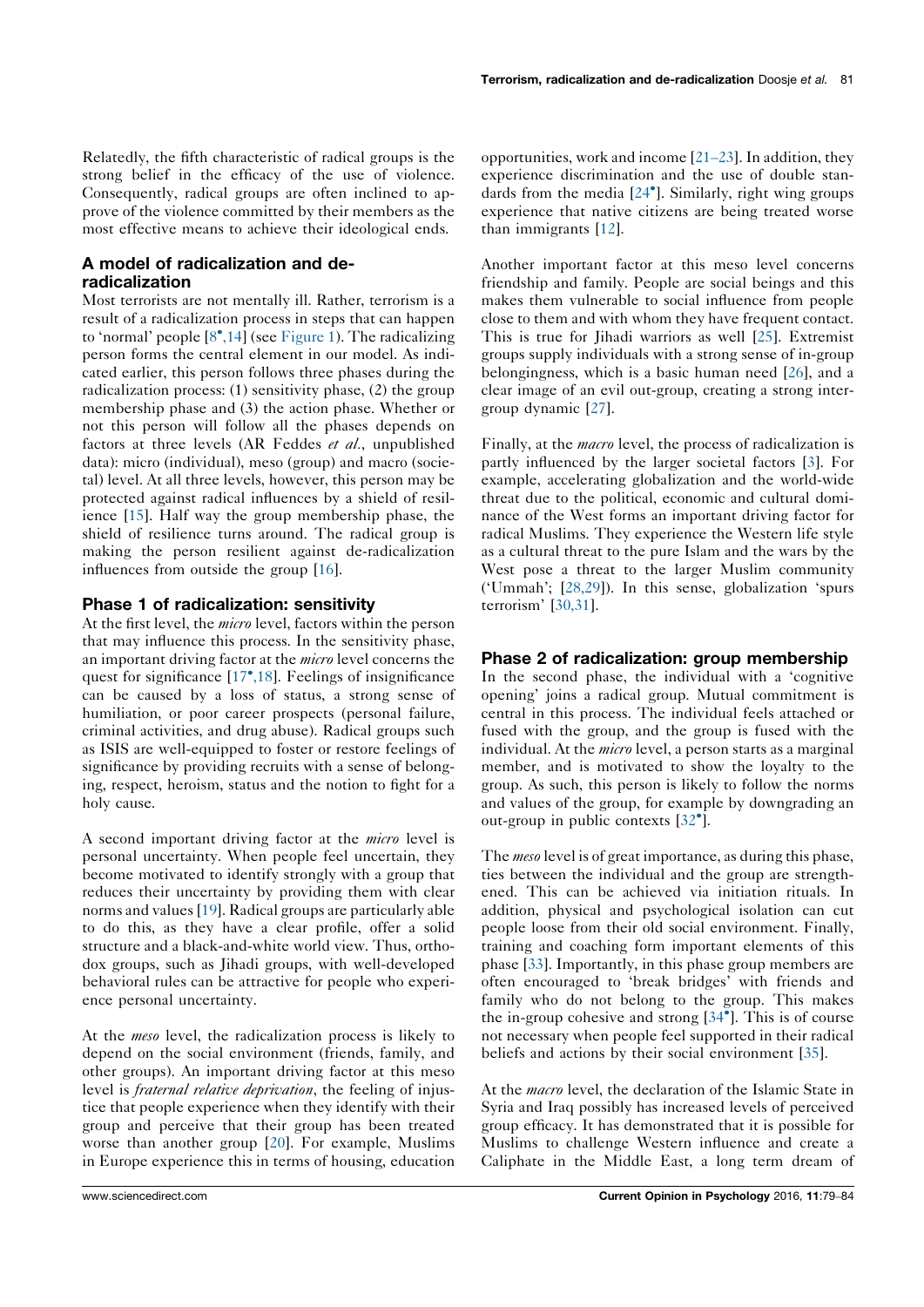Muslim extremists. This has led to a great influx of more than 20,000 foreign fighters to ISIS controlled areas.

## Phase 3 of radicalization: action

In this final phase, people turn to using violence against other groups. Though it may not be psychologically easy for people to commit violence, a driving factor at the *micro* level often is the confrontation with death of a relative or friend [36<sup>\*</sup>]. This has for example been documented for the 'Black widows' in Chechnya, whose husbands had died in the conflict with Russia [37].

At the *meso* level, an important strategy mentioned earlier to prepare for the use of violence (with the possibility of dying in action), is to have individuals write or videotape a testament. The idea is that once people have made this step, it makes it harder for them to withdraw [38]. In addition, by stressing the non-human aspects of the outgroup (comparing them with vermin such as rats or cockroaches [39]; Haslam and Stratemeyer, this issue), in combination with presenting the out-group as an acute threat to the in-group, people justify their violence toward that out-group. At the *macro* level, appeals by authorities to use violence play an important role [28].

## De-radicalization

As outlined in Figure 1, members of radical groups have a shield of resilience, which makes them less likely to be persuaded by anti-radical messages from outside their group. In some cases, however, this shield may fall apart allowing de-radicalization to start. De-radicalization is a process in which people reject the ideology they once embraced. This is one step further than disengagement, which is characterized by a change in behavior (stop using violence and leaving the radical group) without giving up one's radical beliefs [40,41<sup>°</sup>]. Often, de-radicalization (i.e., rejecting the ideology) occurs when people's commitment to the group decreases.

A factor at the micro level can be the loss of the ideological appeal. By experiencing other major life events (marriage, birth of a child — which may strengthen other group ties), the radical group may offer less significance and meaning. Another factor is intellectual doubt ('Do I want to live my life like this forever?'), which sometimes is heightened by exposure to alternative viewpoints, such as through relevant books and media, but it may also be supported by other group members, making it a meso factor. An important element at the meso level is detachment from the group and its activities, sometimes caused by an intragroup conflict and disappointment in the (leaders of the) group [42]. At the *macro* level, prison can sometimes create a context in which people want to make a new start and de-radicalize [43].

Not only individuals can leave radical groups, such groups can themselves disintegrate and stop existing. Between

1970 and 2007, 63% of terrorist groups ceased to exist [44]. This can be achieved in five manners [45]: (1) splintering (33.7%); (2) political solution (28.5%); (3) actions by police and intelligence services (26.5%); (4) winning by achieving their goals (6.7%) and (5) military intervention (4.7%). Both splintering and political solution involve changes in the (inter)group dynamics. Specifically, while splintering in radical groups occurs (by definition) as a result of intra-group frictions and disagreements, political solutions occur due to a change in the intergroup political landscape.

### **Conclusions**

In this article, we have outlined how factors at the micro (individual), meso (group) and macro (society) level can play a role in a process of radicalization and de-radicalization [46,47]. We argue that it is crucial to take into account group membership and the inter-group context that forms the basis of radicalization. Every radical group is characterized by a strong sense of a (superior) in-group identity, as well as an (inferior and evil) out-group, which is held as responsible for the grievance of the in-group and as such is perceived as a legitimate target of violent attacks in order to achieve societal and political changes.

Importantly, people are able to resist the temptations of a radical ideology to the extent that they have a strong shield of resilience. Interestingly, a shield of resilience may also make people — once they belong to a radical group — less susceptible to attempts at de-radicalization.

Thus, we argue that it is not possible to understand radicalization without taking into account the group-level psychological processes in terms of belonging, social influence and polarization. This account does not justify the illegal and violent behavior of radical groups — it just makes them more (psycho-) logical.

#### Conflict of interest statement

Nothing declared.

#### References and recommended reading

Papers of particular interest, published within the period of review, have been highlighted as:

- of special interest
- of outstanding interest
- 1. Spaaij R: The enigma of lone wolf terrorism: an [assessment](http://refhub.elsevier.com/S2352-250X(16)30081-1/sbref0240). Stud Confl Terror 2010, 33[:854-870.](http://refhub.elsevier.com/S2352-250X(16)30081-1/sbref0240)
- 2. Corner E, Gill P: A false [dichotomy?](http://refhub.elsevier.com/S2352-250X(16)30081-1/sbref0245) Mental illness and loneactor [terrorism](http://refhub.elsevier.com/S2352-250X(16)30081-1/sbref0245). Law Hum Behav 2014, 39:23-34.
- 3. Moghaddam FM, [Heckenlaible](http://refhub.elsevier.com/S2352-250X(16)30081-1/sbref0250) V, Blackman M, Fasano S, Dufour D: [Globalization](http://refhub.elsevier.com/S2352-250X(16)30081-1/sbref0250) and terrorism: the primacy of collective processes. In Social [Psychology](http://refhub.elsevier.com/S2352-250X(16)30081-1/sbref0250) of Good and Evil. Edited by Miller A. [Guilford;](http://refhub.elsevier.com/S2352-250X(16)30081-1/sbref0250) 2016. [in press].
- 4. Arendt H: Eichmann in [Jerusalem](http://refhub.elsevier.com/S2352-250X(16)30081-1/sbref0255). Penguin Books; 1964.
- 5. Corner E, Gill P, Mason O: Mental health [disorders](http://refhub.elsevier.com/S2352-250X(16)30081-1/sbref0260) and the terrorist: a research note probing [selection](http://refhub.elsevier.com/S2352-250X(16)30081-1/sbref0260) effects and disorder [prevalence](http://refhub.elsevier.com/S2352-250X(16)30081-1/sbref0260). Stud Confl Terror 2016, 39:560-568.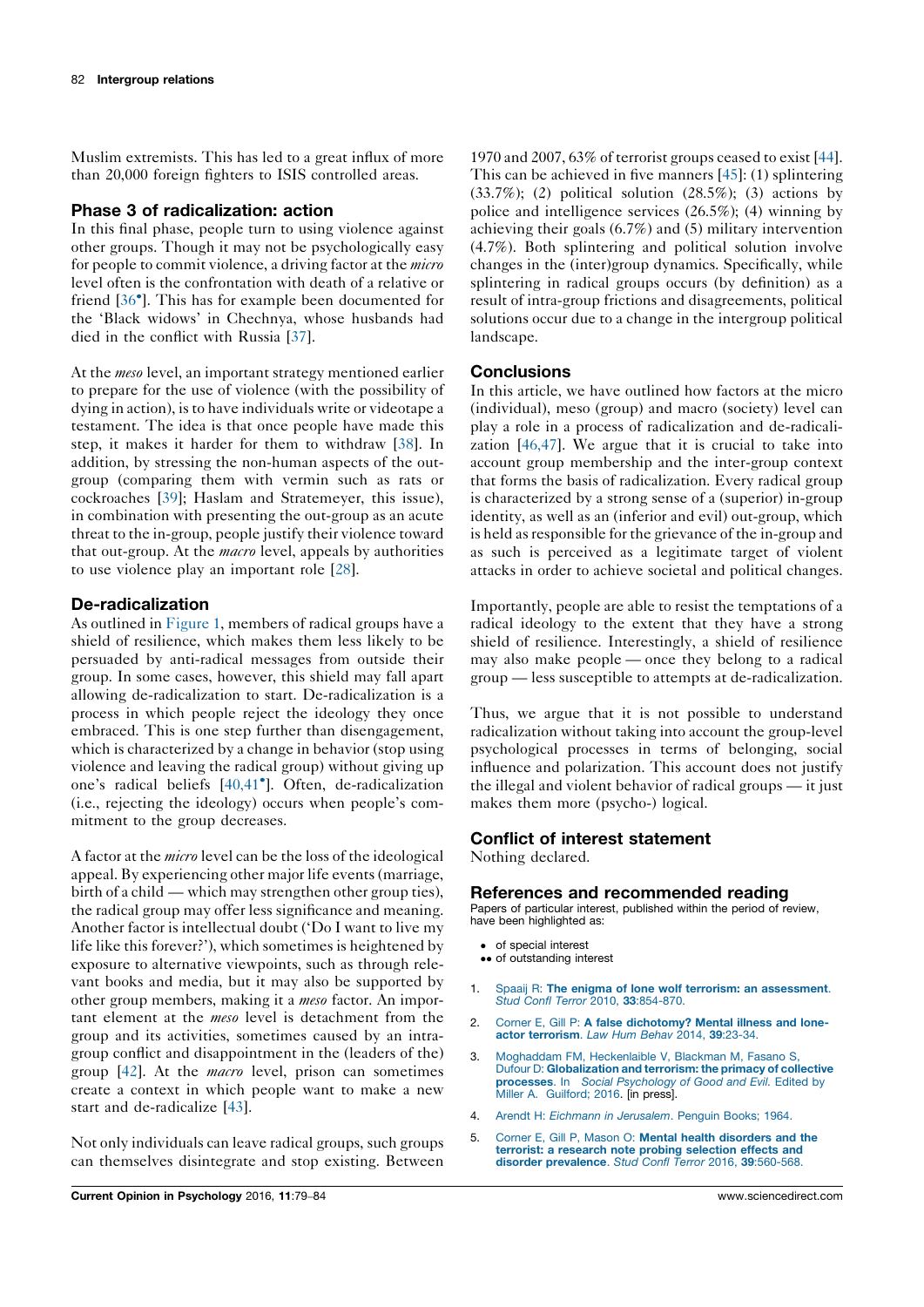#### 6. Silke A: [Cheshire-Cat](http://refhub.elsevier.com/S2352-250X(16)30081-1/sbref0265) logic: the recurring theme of terrorist abnormality in [psychological](http://refhub.elsevier.com/S2352-250X(16)30081-1/sbref0265) research. Psychol Crime Law 1998, 4[:51-69.](http://refhub.elsevier.com/S2352-250X(16)30081-1/sbref0265)

This article reviews literature to provide an overview of evidence suggesting terrorists suffer from psychopathological disorders. Published in the late 90s, the debate on this issue is still ongoing. Silke concludes that evidence supporting psychopathology is rare and based on weak empiri-cal evidence, as is the case still today.

- 7. [Meertens](http://refhub.elsevier.com/S2352-250X(16)30081-1/sbref0270) RW, Prins YRA, Doosje B: In iedereen schuilt een terrorist: Een [sociaal-psychologische](http://refhub.elsevier.com/S2352-250X(16)30081-1/sbref0270) analyse van terroristische sekten en [aanslagen](http://refhub.elsevier.com/S2352-250X(16)30081-1/sbref0270). [There is a Terrorist Hidden in Everyone: A Social–[Psychological](http://refhub.elsevier.com/S2352-250X(16)30081-1/sbref0270) Analyses of Terroristic Sects and Attacks]. [Scriptum;](http://refhub.elsevier.com/S2352-250X(16)30081-1/sbref0270) 2006.
- 8. Moghaddam FM: The staircase to terrorism: a [psychological](http://refhub.elsevier.com/S2352-250X(16)30081-1/sbref0275) [exploration](http://refhub.elsevier.com/S2352-250X(16)30081-1/sbref0275). Am Psychol 2005, 60:161-169.

In this classic article, Moghaddam describes the process of radicalization by using the metaphor of a staircase, with a ground floor and 5 stairs that people can climb to reach the top. It articulates the different steps that can be distinguished in a process of radicalization, and stresses that only very few individuals will make it to the top.

- 9. Bergen D, Van Feddes AR, Pels T, Doosie B: [Collective](http://refhub.elsevier.com/S2352-250X(16)30081-1/sbref0280) identity factors and the attitude to ethnic or religious in-group violence in Muslim youth of Turkish and [Moroccan](http://refhub.elsevier.com/S2352-250X(16)30081-1/sbref0280) descent. Int J Intercult Rel 2015, 47[:89-100.](http://refhub.elsevier.com/S2352-250X(16)30081-1/sbref0280)
- 10. Borum R: [Psychological](http://refhub.elsevier.com/S2352-250X(16)30081-1/sbref0285) vulnerabilities and propensities for [involvement](http://refhub.elsevier.com/S2352-250X(16)30081-1/sbref0285) in violent extremism. Behav Sci Law 2014, 32[:286-305.](http://refhub.elsevier.com/S2352-250X(16)30081-1/sbref0285)

As it may be difficult to establish the role of mental disorders in extremism, Borum argues it may be more fruitful to explore the vulnerabilities and propensities of people who are involved in extremism. Thus, he reviews the literature on the motivational, attributional, volitional, emotional, attitudinal, and worldview propensities of extremists.

11. Doosje B, Van den Bos K, Loseman A: [Radicalization](http://refhub.elsevier.com/S2352-250X(16)30081-1/sbref0290) process of Islamic youth in the [Netherlands:](http://refhub.elsevier.com/S2352-250X(16)30081-1/sbref0290) the role of uncertainty, [perceived](http://refhub.elsevier.com/S2352-250X(16)30081-1/sbref0290) injustice and perceived group threat. J Soc Issues 2013, 69[:586-604.](http://refhub.elsevier.com/S2352-250X(16)30081-1/sbref0290)

In this article, the authors have non-radical youth in The Netherlands with an Islamic background. They examined whether potential triggers of a radicalization process (uncertainty, perceived injustice and per-ceived group threat) can be related to radical attitudes and beliefs in this sample.

- 12. Doosje B, Van den Bos K, [Loseman](http://refhub.elsevier.com/S2352-250X(16)30081-1/sbref0295) A, Feddes AR, Mann L: "My in-group is superior!'': [susceptibility](http://refhub.elsevier.com/S2352-250X(16)30081-1/sbref0295) for radical right-wing attitudes and behaviors in Dutch youth. [Negotiation](http://refhub.elsevier.com/S2352-250X(16)30081-1/sbref0295) Confl Manage [Resolution](http://refhub.elsevier.com/S2352-250X(16)30081-1/sbref0295) 2012, 5:253-268.
- 13. Reicher SD, Haslam SA: Fueling [extremes](http://refhub.elsevier.com/S2352-250X(16)30081-1/sbref0300). Sci Am Mind 2016, 27[:34-39.](http://refhub.elsevier.com/S2352-250X(16)30081-1/sbref0300)
- 14. Schmid A: Radicalisation, [de-radicalisation,](http://refhub.elsevier.com/S2352-250X(16)30081-1/sbref0305) counter[radicalisation:](http://refhub.elsevier.com/S2352-250X(16)30081-1/sbref0305) a conceptual discussion and literature review. ICCT [Research](http://refhub.elsevier.com/S2352-250X(16)30081-1/sbref0305) Paper. 2016.
- 15. Mann L, Doosje B, Konijn EA, [Nickolson](http://refhub.elsevier.com/S2352-250X(16)30081-1/sbref0310) L, Moore U, Ruigrok N: Indicatoren en manifestaties van [weerbaarheid](http://refhub.elsevier.com/S2352-250X(16)30081-1/sbref0310) van de Nederlandse bevolking tegen extremistische [boodschappen:](http://refhub.elsevier.com/S2352-250X(16)30081-1/sbref0310) Een theoretische en [methodologische](http://refhub.elsevier.com/S2352-250X(16)30081-1/sbref0310) verkenning. [Indicators and [Manifestations](http://refhub.elsevier.com/S2352-250X(16)30081-1/sbref0310) of Resilience of the Dutch Population Against Extremist Messages: A Theoretical and [Methodological](http://refhub.elsevier.com/S2352-250X(16)30081-1/sbref0310) Exploration]. University of [Amsterdam/Ministry](http://refhub.elsevier.com/S2352-250X(16)30081-1/sbref0310) of Security and [Justice;](http://refhub.elsevier.com/S2352-250X(16)30081-1/sbref0310) 2016.
- 16. Doosje B, De Wolf A, Mann L, Feddes AR: **[Radicalisering](http://refhub.elsevier.com/S2352-250X(16)30081-1/sbref0315) en De-<br>radicalisering** [Radicalization and [de-radicalization\].](http://refhub.elsevier.com/S2352-250X(16)30081-1/sbref0315) In<br>Gezichten van het Recht: [psychologie](http://refhub.elsevier.com/S2352-250X(16)30081-1/sbref0315) van het Recht. Edited by Van Koppen PJ, Jelicic M, de Keijser JW, [Horselenberg](http://refhub.elsevier.com/S2352-250X(16)30081-1/sbref0315) R. Wolters-[Kluwer;](http://refhub.elsevier.com/S2352-250X(16)30081-1/sbref0315) 2016. [in press].
- 17. Kruglanski AW, Gelfand MJ, Bélanger JJ, [Sheveland](http://refhub.elsevier.com/S2352-250X(16)30081-1/sbref0320) A, Hetiarachchi M, Gunaratna R: The psychology of [radicalization](http://refhub.elsevier.com/S2352-250X(16)30081-1/sbref0320) and [deradicalization:](http://refhub.elsevier.com/S2352-250X(16)30081-1/sbref0320) how significance quest impacts violent [extremism](http://refhub.elsevier.com/S2352-250X(16)30081-1/sbref0320). Polit Psychol 2014, 35:69-93.

In this article, the authors describe a model of radicalization/deradicaliza-tion. They distinguish between the motivational component, namely the quest for personal significance that defines a goal, the ideological component in which the use of violence is legitimized, and the social process by which they share and strengthen the ideology.

- 18. Webber D, Klein K, [Kruglanski](http://refhub.elsevier.com/S2352-250X(16)30081-1/sbref0325) A, Brizi A, Merari A: Divergent paths to martyrdom and [significance](http://refhub.elsevier.com/S2352-250X(16)30081-1/sbref0325) among suicide [attackers](http://refhub.elsevier.com/S2352-250X(16)30081-1/sbref0325). Terror Polit Violence 2016. [in press]
- 19. Hogg MA, Kruglanksi A, van den Bos K: [Uncertainty](http://refhub.elsevier.com/S2352-250X(16)30081-1/sbref0330) and the roots of [extremism](http://refhub.elsevier.com/S2352-250X(16)30081-1/sbref0330). J Soc Issues 2013, 69:407-418.
- 20. Crosby FJ: A model of egoistical relative [deprivation](http://refhub.elsevier.com/S2352-250X(16)30081-1/sbref0335). Psychol Rev 1976, 83[:85-112.](http://refhub.elsevier.com/S2352-250X(16)30081-1/sbref0335)
- 21. Ersanilli EE, Koopmans R: Do [integration](http://refhub.elsevier.com/S2352-250X(16)30081-1/sbref0340) policies matter? A [three-country](http://refhub.elsevier.com/S2352-250X(16)30081-1/sbref0340) comparison among Turkish immigrants. West<br>Eur Polit 2011, 34[:208-234.](http://refhub.elsevier.com/S2352-250X(16)30081-1/sbref0340)
- 22. Feddes AR, Mann L, De Zwart N, Doosje B: Duale [identiteit](http://refhub.elsevier.com/S2352-250X(16)30081-1/sbref0345) in een [multi-culturele](http://refhub.elsevier.com/S2352-250X(16)30081-1/sbref0345) samenleving: een longitudinale kwalitatieve effectmeting van de [weerbaarheidstraining](http://refhub.elsevier.com/S2352-250X(16)30081-1/sbref0345) [Dual identity in a [multicultural](http://refhub.elsevier.com/S2352-250X(16)30081-1/sbref0345) society: a longitudinal qualitative effect study of the resilience training]. [Tijdschrift](http://refhub.elsevier.com/S2352-250X(16)30081-1/sbref0345) voor Veiligheid 2013, 12:27-44.
- 23. Kunst JR, Tajamal H, Sam DL, [Ulleberg](http://refhub.elsevier.com/S2352-250X(16)30081-1/sbref0350) P: Coping with [Islamophobia:](http://refhub.elsevier.com/S2352-250X(16)30081-1/sbref0350) the effects of religious stigma on Muslim [minorities'](http://refhub.elsevier.com/S2352-250X(16)30081-1/sbref0350) identity formation. Int J Intercul Rel 2012, 36:518-532.
- 24. Slootman M, Tillie J: Processes of [Radicalisation.](http://refhub.elsevier.com/S2352-250X(16)30081-1/sbref0355) Why Some Amsterdam Muslims Become Radicals. University of [Amsterdam;](http://refhub.elsevier.com/S2352-250X(16)30081-1/sbref0355) [2006.](http://refhub.elsevier.com/S2352-250X(16)30081-1/sbref0355)

The authors investigate what factors play a role in radicalisation processes. A qualitative study was conducted with 12 Dutch Muslim youth who radicalised (operationalised as not regarding Dutch authorities as legitimate and approving violence to defend their ideology; the so called salafi-jihadis). The authors conclude that radicalisation is not a characteristic of 'irrational madmen' but a process involving factors related to religion ('who am I', 'how should I live my life'), politics (perceptions of injustice), and a social dimension (need for acceptance, sense of security).

- 25. Sageman M: Leaderless Jihad: Terror Networks in the [Twenty-first](http://refhub.elsevier.com/S2352-250X(16)30081-1/sbref0360) Century. University of [Pennsylvania](http://refhub.elsevier.com/S2352-250X(16)30081-1/sbref0360) Press; 2008.
- 26. [Baumeister](http://refhub.elsevier.com/S2352-250X(16)30081-1/sbref0365) RF, Leary MR: The need to belong: desire for [interpersonal](http://refhub.elsevier.com/S2352-250X(16)30081-1/sbref0365) attachments as a fundamental human [motivation](http://refhub.elsevier.com/S2352-250X(16)30081-1/sbref0365). Psychol Bull 1995, 117:497-529.
- 27. Tajfel H, Turner JC: The social identity theory of [intergroup](http://refhub.elsevier.com/S2352-250X(16)30081-1/sbref0370) behavior. In [Psychology](http://refhub.elsevier.com/S2352-250X(16)30081-1/sbref0370) of Intergroup Relations. Edited by<br>Worchel S, Austin WG. [Nelson-Hall;](http://refhub.elsevier.com/S2352-250X(16)30081-1/sbref0370) 1986.
- 28. Geelhoed F: Purification and [Resistance:](http://refhub.elsevier.com/S2352-250X(16)30081-1/sbref0375) Global Meanings of Islamic [Fundamentalism](http://refhub.elsevier.com/S2352-250X(16)30081-1/sbref0375) in the Netherlands. Erasmus School of Law; [2012.](http://refhub.elsevier.com/S2352-250X(16)30081-1/sbref0375)
- 29. Lakhani S: Preventing violent extremism: [perceptions](http://refhub.elsevier.com/S2352-250X(16)30081-1/sbref0380) of policy from grassroots and [communities](http://refhub.elsevier.com/S2352-250X(16)30081-1/sbref0380). How J Crim Justice 2012, 51[:190-206.](http://refhub.elsevier.com/S2352-250X(16)30081-1/sbref0380)
- 30. Moghaddam FM: How [Globalization](http://refhub.elsevier.com/S2352-250X(16)30081-1/sbref0385) Spurs Terrorism. Praeger; [2008.](http://refhub.elsevier.com/S2352-250X(16)30081-1/sbref0385)
- 31. Moghaddam FM: The [omnicultural](http://refhub.elsevier.com/S2352-250X(16)30081-1/sbref0390) imperative. Cult Psychol 2012, 18[:304-330.](http://refhub.elsevier.com/S2352-250X(16)30081-1/sbref0390)
- 32. Noel JG, Wann DL, [Branscombe](http://refhub.elsevier.com/S2352-250X(16)30081-1/sbref0395) NR: Peripheral ingroup [membership](http://refhub.elsevier.com/S2352-250X(16)30081-1/sbref0395) status and public negativity toward outgroups.<br>J Pers Soc Psychol 1995, 68[:127-137.](http://refhub.elsevier.com/S2352-250X(16)30081-1/sbref0395)

This article examines which in-group members are most likely to express out-group derogation and under what conditions. It is demonstrated that peripheral — but not core — members of a desirable in-group derogated an out-group when this derogation was publicly shared, but not when the derogation remained private. This supports the idea that peripheral group-members use out-group derogation to gain acceptance by other in-group members.

- 33. De Wolf A, Doosje B: Aanpak van [radicalisering:](http://refhub.elsevier.com/S2352-250X(16)30081-1/sbref0400) een<br>[psychologische](http://refhub.elsevier.com/S2352-250X(16)30081-1/sbref0400) analyse [Dealing with radicalization: a [psychological](http://refhub.elsevier.com/S2352-250X(16)30081-1/sbref0400) analysis]. SWP 2015:2015.
- 34. Swann W, Jetten J, Gómez Á, [Whitehouse](http://refhub.elsevier.com/S2352-250X(16)30081-1/sbref0405) H, Bastian B: When group [membership](http://refhub.elsevier.com/S2352-250X(16)30081-1/sbref0405) gets personal: a theory of identity fusion. Psychol Rev 2012, 119[:441-456.](http://refhub.elsevier.com/S2352-250X(16)30081-1/sbref0405)

The authors propose that identity fusion  $-$  a feeling of oneness with a group — underlies extreme sacrifices for one's group. The authors review literature showing that measures of identity fusion strongly predict extreme pro-group behavior (i.e., fighting and dying for the group), overt pro-group behavior (i.e., donations of personal funds), and other progroup behaviours.